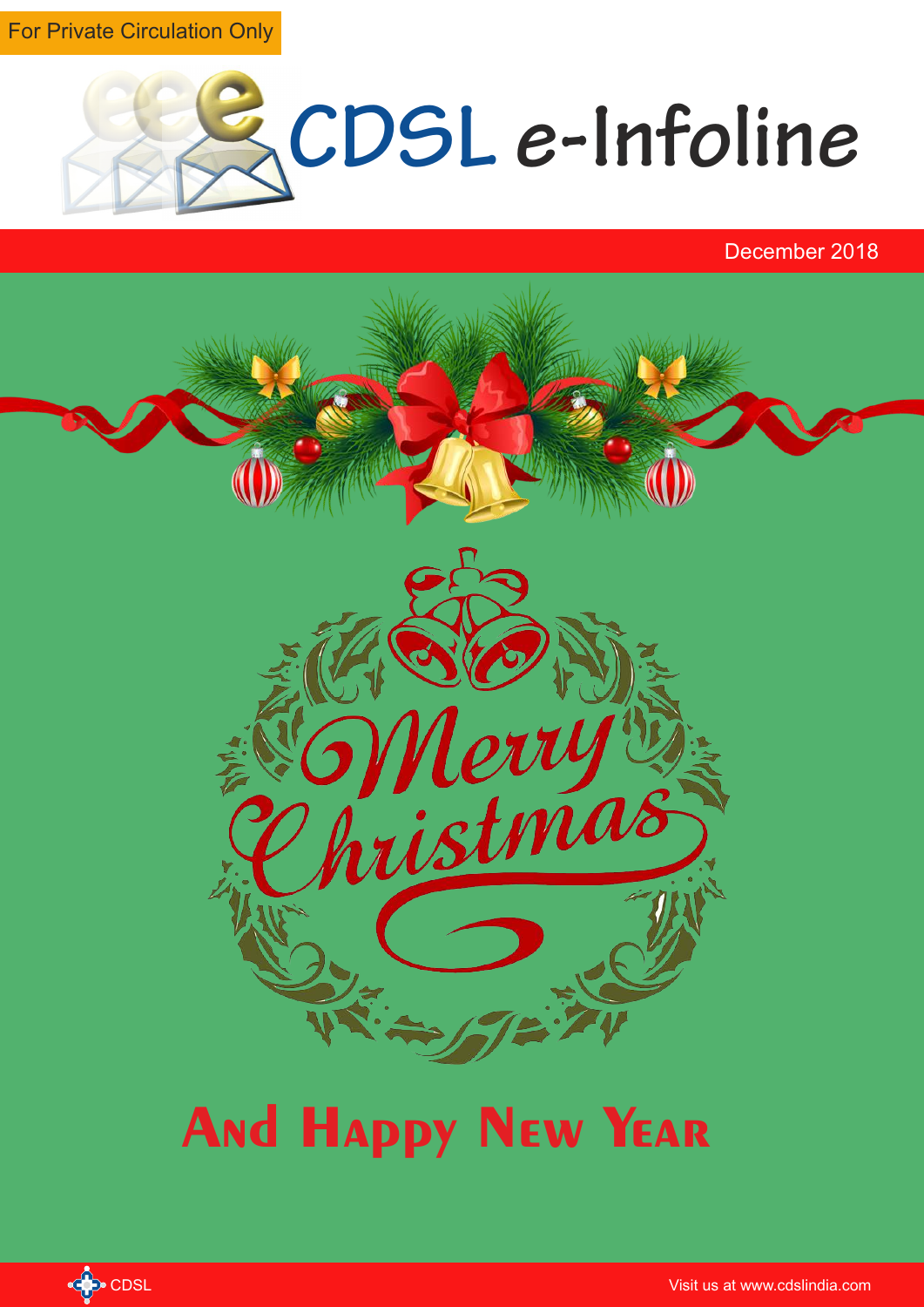# **CDSL e-Infoline**



During the last 12 months, the number of active BO accounts with CDSL has increased from 1.39 Crore as on November 30, 2017 to 1.65 Crore as on November 30, 2018, which indicates growth of 18.70%.





As on November 30, 2018 CDSL has 593 DPs offering DPservices from over 17,000 locations across the country. These DPs comprise of CMs, Banks, NBFCs & Custodians.





The securities of almost all listed companies have been admitted with CDSL for demat. Further, a large number of Private Limited and unlisted companies are also admitted with CDSL. As on November 30, 2018, the securities of 11,879 unique companies have been admitted for demat with CDSL.

## **ISSUE OF SECURITIES IN DEMATERIALISED FORM BY UNLISTED PUBLIC COMPANIES**

Ministry of Corporate Affairs (MCA), vide its circular [CDSL/OPS/RTA/POLCY/2018/119](https://www.cdslindia.com/publications/commprocedure.aspx?eventid=RTA2018-119) dated 10th September, 2018 has made amendments to the Companies (Prospectus and Allotment of Securities) Rules, 2014.

The circular specifies that every unlisted public company shall facilitate dematerialisation of all its existing securities by:

- making necessary application to a depository as defined in clause $(e)$ of sub-section (1) of section 2 of the Depositories Act, 1996
- shall secure International security Identification Number (ISIN) for each type of security
- $\bullet$  Inform all its existing security holders about such facility.

In order to fulfil the above requirements, we invite you to admit your securities with CDSL. For a detailed procedure and documentation, kindly visit https://www.cdslindia.com/issuer/issuer-joiningpro.html</u>. For further clarification / information in this regard, kindly contact Ms. Neeta Phadke, Ms. Vaishali Dhumal, Ms. Veena Yadav and Mr. Santosh Kulkarni on (022) 2305-8683/8688/ 8695/8690 and email on issueradmission@cdslindia.com.

#### **RTASERVICES BY CVL**

CDSL Ventures Limited (CVL) has obtained registration from SEBI as a category–I, Registrar & Share Transfer Agent. This enables CDSL group to extend its portfolio of services to its stakeholders under one roof. CVLwould offer:

- RTA services to Issuers for equity and debt securities with primary focus on unlisted companies.
- A client Company signing up for CVL RTA services would enjoy the following benefits:-
- a. Enhanced security and dealing with an Institution of repute
- b. Reduced documentation
- c. Improved time lines

Joining formalities for RTAservices would entail:

- Bipartite agreement between CVLand Issuer.
- Master Creation Form
- Board Resolution and Signature of Authorised signatory

For any queries, kindly contact Mr. Milind Saraf on 022-61216913, milinds@cdslindia.com or Mr. Nilesh Chalke on 022-61216905, nileshc@cdslindia.com .



### **CDSLAWARDED IDC INSIGHTS AWARD**

CDSL is pleased to inform that it has been awarded the IDC Insights Award. IDC Insights Awards honors the business and IT leaders who envisaged, conceptualized, and successfully executed an IT/Technology Implementation that brought about tangible results for their organization, CDSL has represented National Academic Depository project under Excellence in Operations category and won the IDC Insight Award 2018.